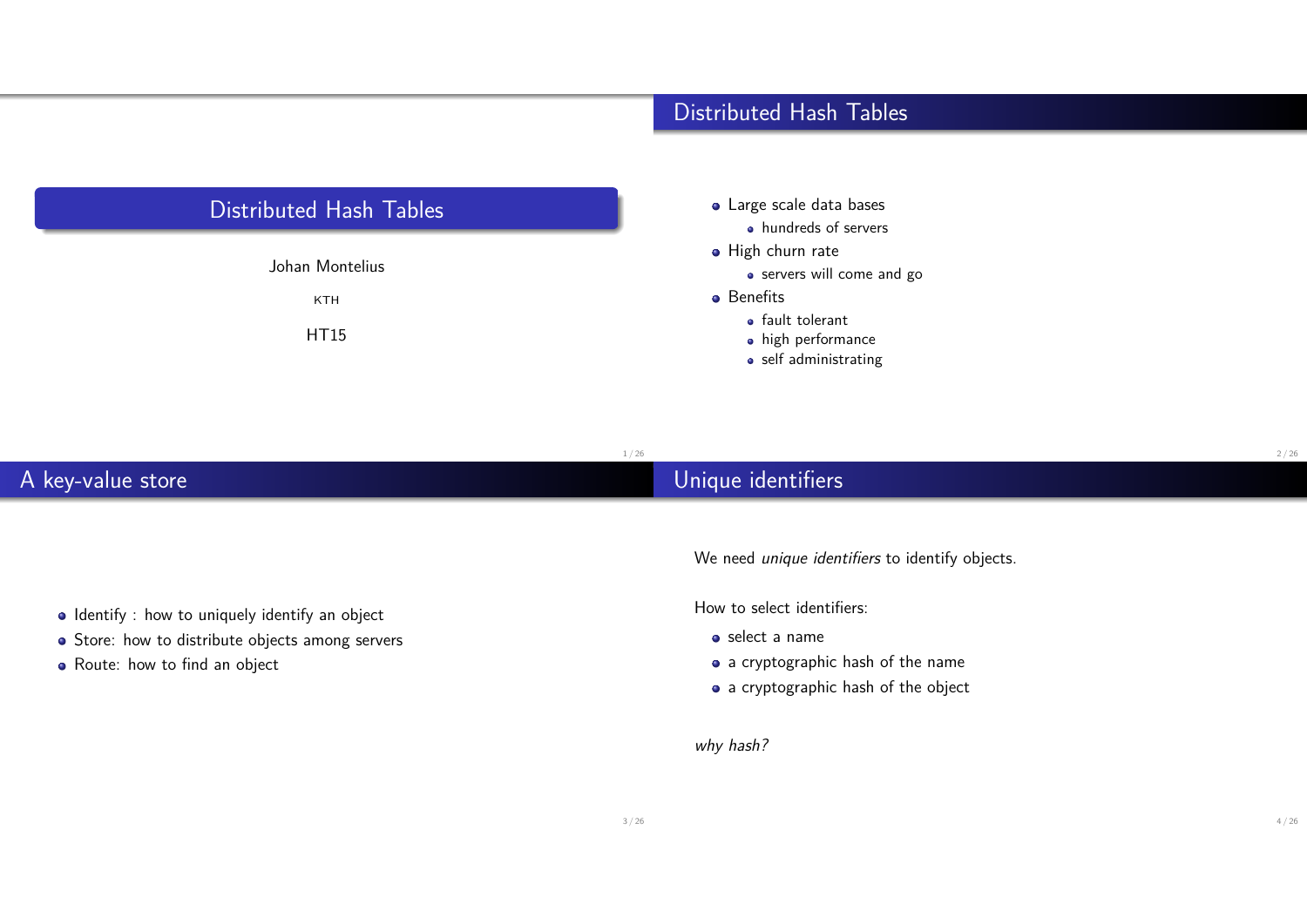# name distribution



# cryptographic hash functions

A cryptographic hash function will give us an even distribution of the keys.

5 / 26

# hashing keys





at three-o'clock-in-the-morning do:



8 / 26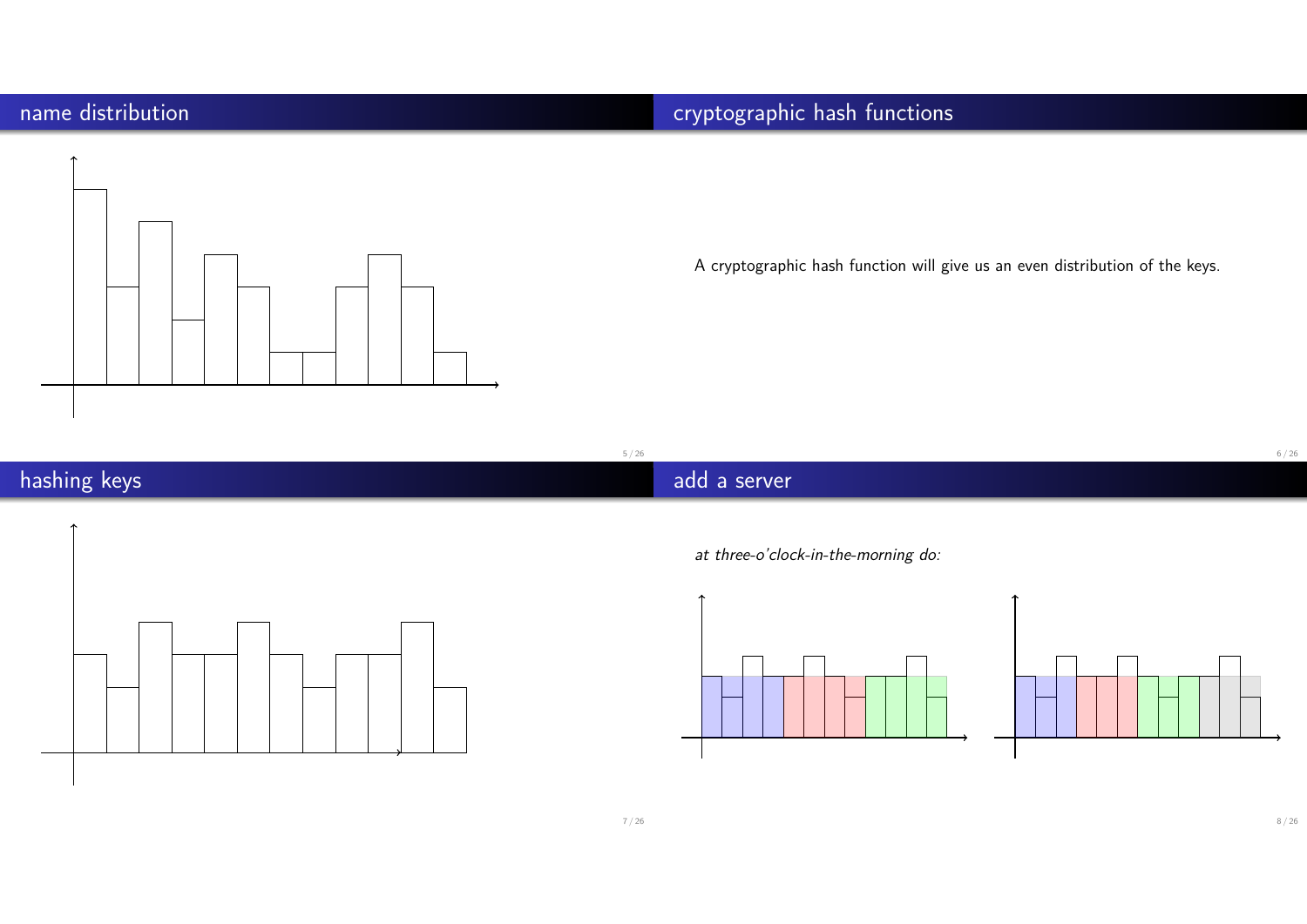#### random distribution

#### circular domain

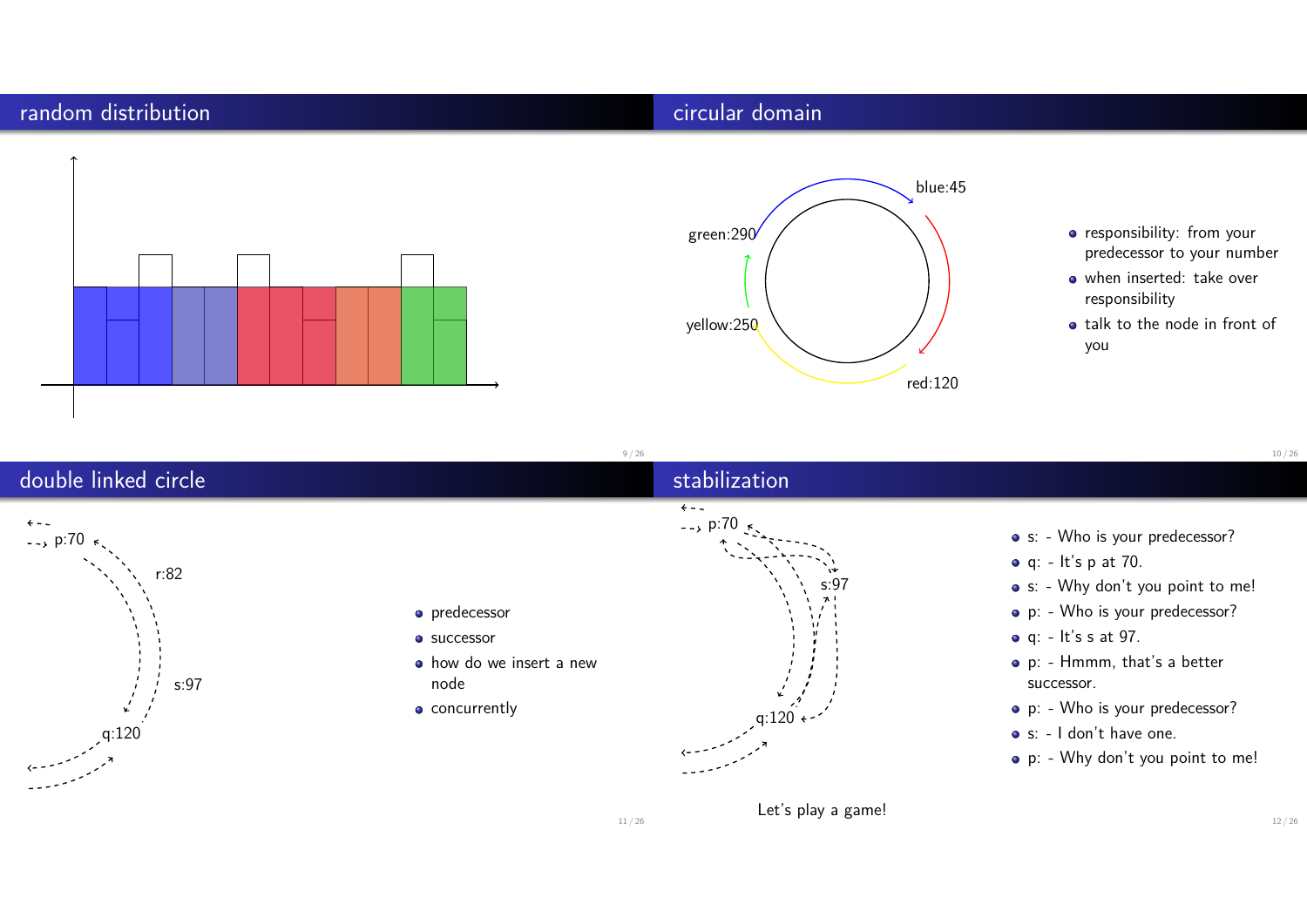### **Stabilization**

## Crashing nodes



Inserted node will take over responsibility for part of a segment.



- monitor neighbors
- safety pointer
- o detect crash
- update forward pointer
- update safety
- **o** stabilize

13 / 26

replication

# Russian roulette

Where should we store a replica of our data?



How many safety pointers do we need?

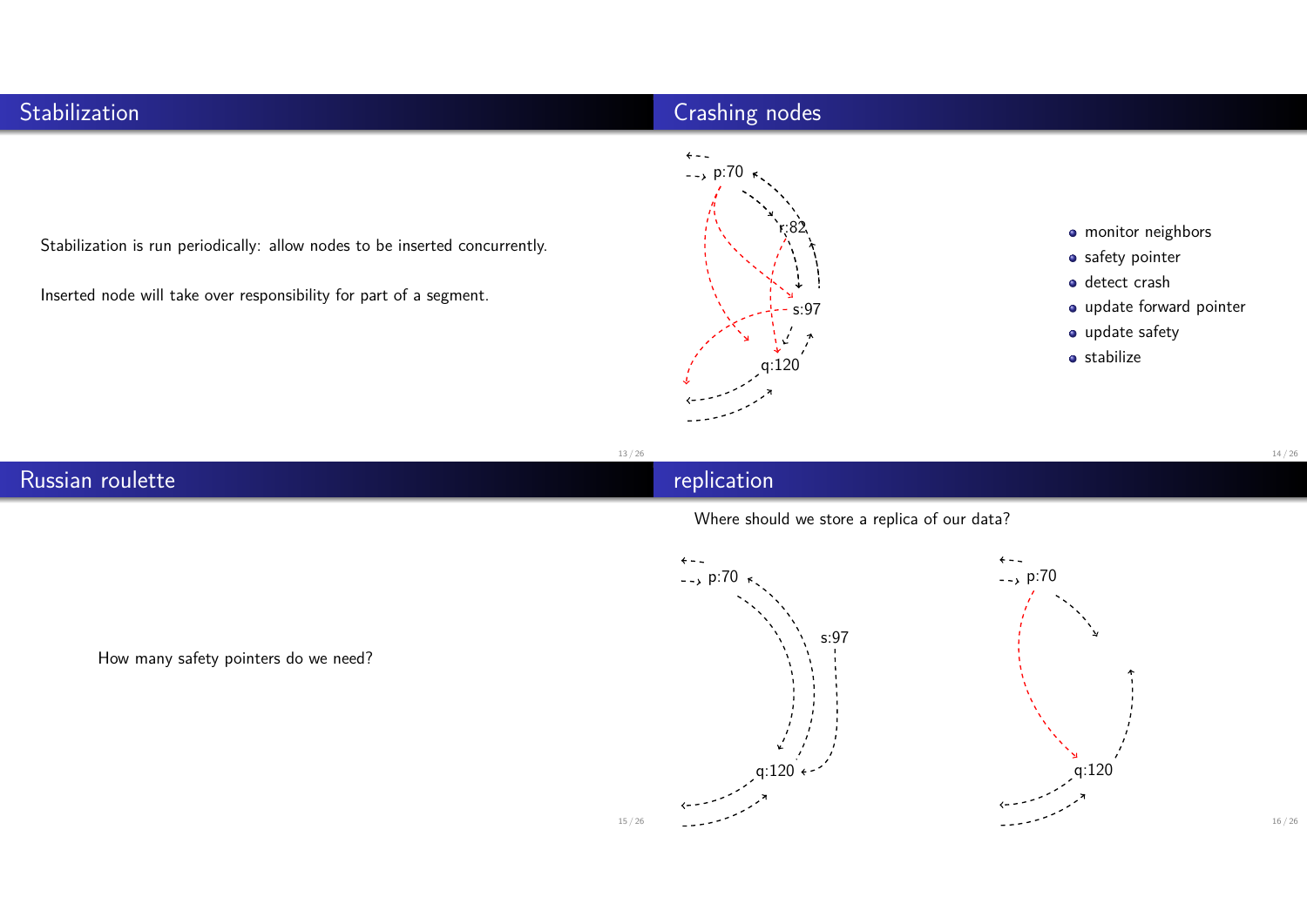#### leaf set

- The problem of finding an object in our distributed table:
	- nodes can join and crash
	- trade-off between routing overhead and update overhead

In the worst case we can always forward a request to our successor.

Assume that each node holds a *leaf set* of its closest  $(\pm l)$  neighbors.

We can jump *l* nodes in each routing step but we still have complexity of  $O(n)$ .

Leaf set is updated in  $O(1)$ .

The leaf set could be as small as only the immediate neighbors but is often chosen to be a handful.

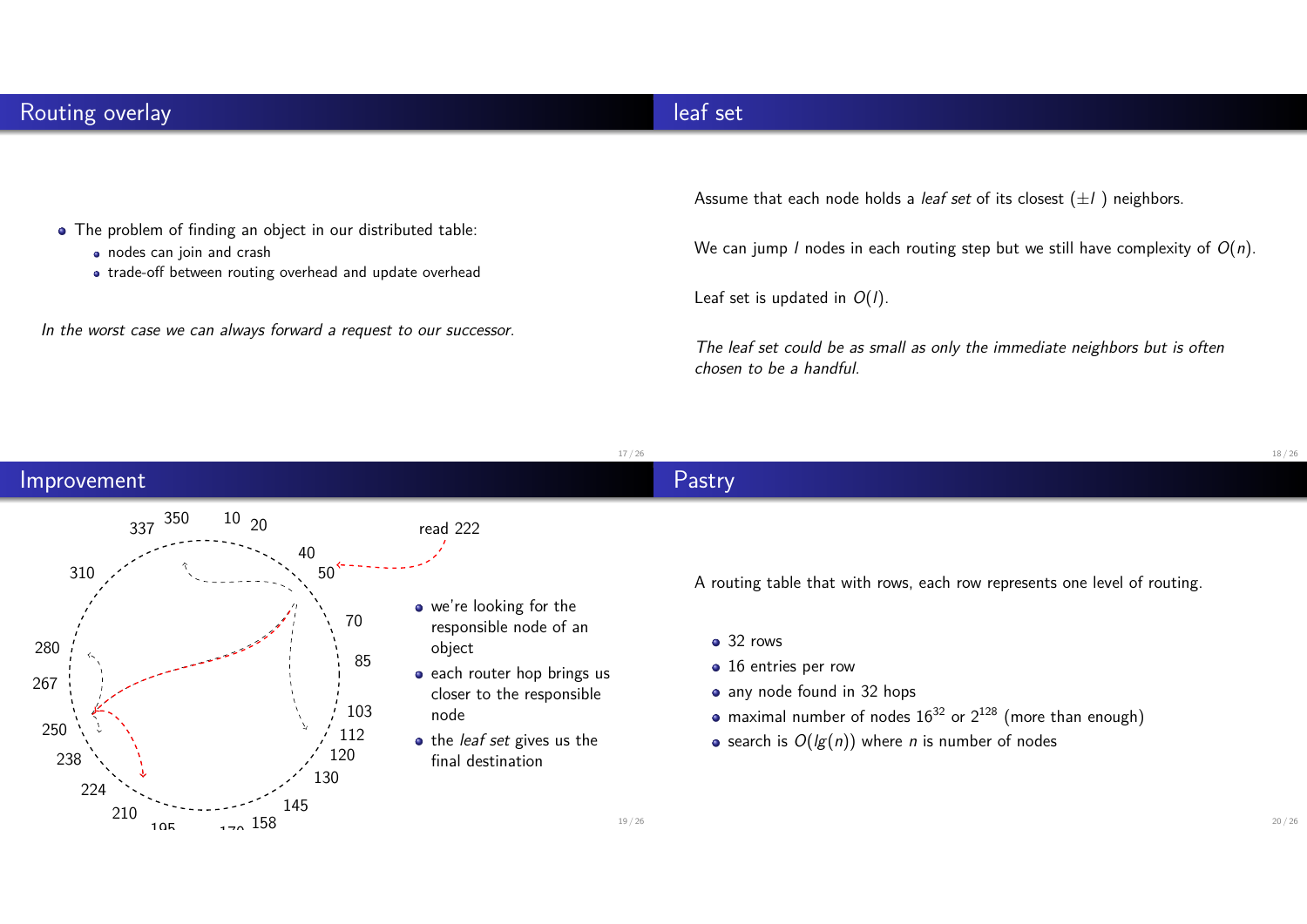## the price of fast routing

#### network aware routing



#### overlay networks

## DHT usage

#### Structured

- takes time to add or delete nodes
- takes time to add objects
- easy to find objects

#### Unstructured

- easy to add or delete nodes
- easy to add objects
- takes time to find objects

Large scale key-value store.

- fault tolerant system in high churn rate environment
- high availability low maintenance